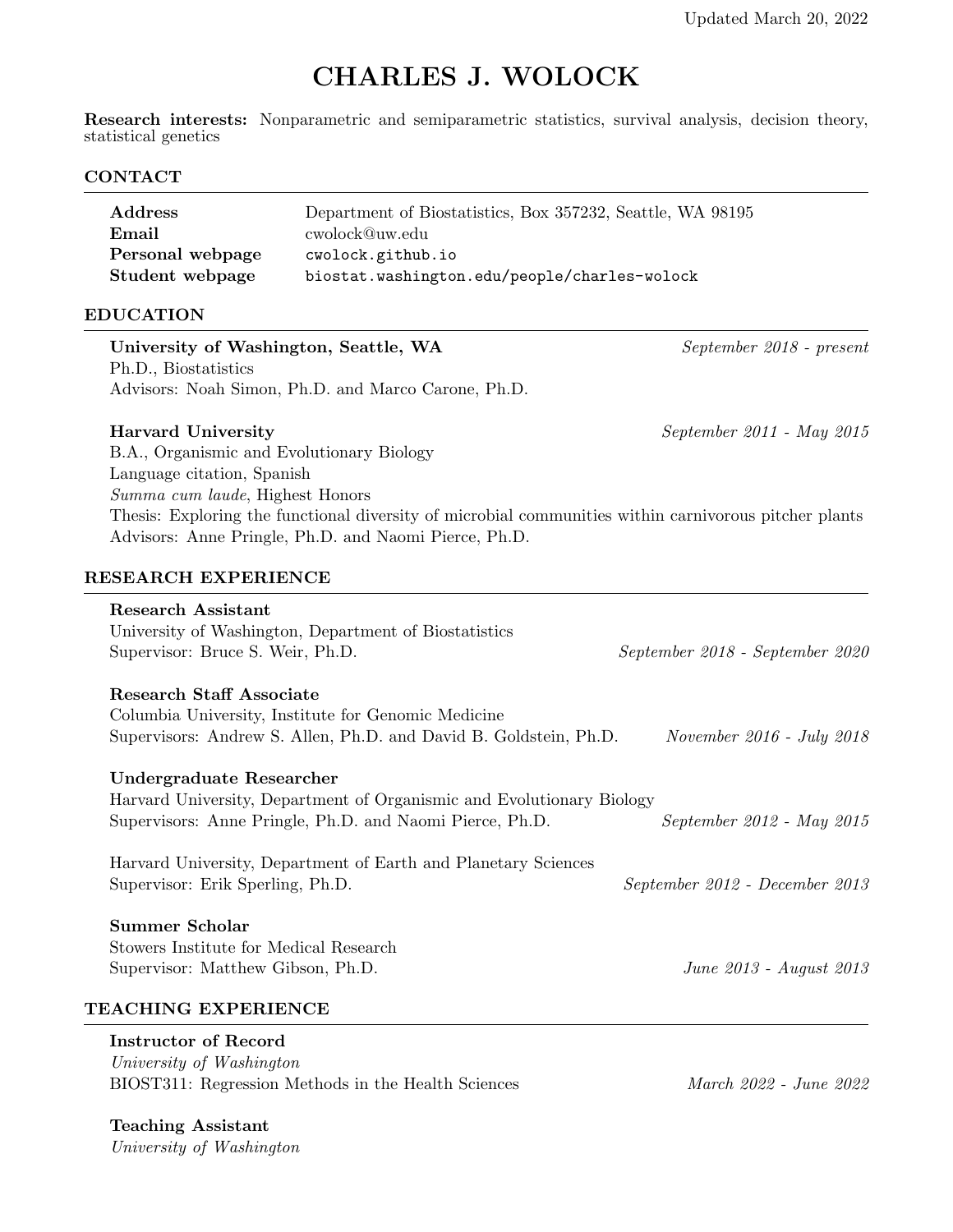| BIOST 511: Medical Biometry I (Lead TA)<br>BIOST 310: Biostatistics for the Health Sciences (Lead TA)                 | September 2020 - December 2020<br>September 2021 - December 2021 |
|-----------------------------------------------------------------------------------------------------------------------|------------------------------------------------------------------|
| Undergraduate Student Mentor<br>Fred Hutchinson Cancer Research Center<br>Pathways Undergraduate Research Program     | June 2021 - August 2021                                          |
| <b>Student Facilitator</b><br>Harvard University<br>Life Sciences 1a: An Integrated Introduction to the Life Sciences | $September 2014 - December 2014$                                 |
| Tutor<br>University of Washington<br>BIOST 523: Statistical Inference for Biometry II                                 | February 2021 - March 2021                                       |
| <b>AWARDS, HONORS, FELLOWSHIPS</b><br>NSF Graduate Research Fellowship                                                | September 2020 - present                                         |

## University of Washington

Donovan J. Thompson Award October 2020 Best combined performance on the PhD Applied and Theory qualifying exams NIH T32 Statistical Genetics Training Grant September 2018 - September 2020

## Harvard University

Phi Beta Kappa May 2015 Herchel Smith Research Fellowship June 2014 - August 2014 Microbial Sciences Initiative Research Fellowship June 2014 - August 2014 John Harvard Scholar May 2013 National Merit Scholarship September 2011

## PROFESSIONAL SERVICE

Manuscript Reviewer Bayesian Analysis

## UNIVERSITY SERVICE

| University of Washington, Department of Biostatistics |                                 |
|-------------------------------------------------------|---------------------------------|
| Student Seminar Coordinator                           | September 2020 - present        |
| Admissions Committee                                  | September 2021 - present        |
| Equity, Diversity, and Inclusion Committee            | September 2019 - present        |
| Peer mentor                                           | June $2019$ - present           |
| Education Policy and Teaching Evaluation Committee    | September 2020 - September 2021 |
| Student-Faculty-Staff Relations Committee             | September 2019 - September 2020 |
|                                                       |                                 |

## REFEREED JOURNAL PUBLICATIONS

- 1. Sperling E.A., Wolock C.J., Morgan A.S., Gill B.C., Kunzmann M., Halverson G.P., Macdonald F.A., Knoll A.H., Johnston D.T. Statistical analysis of iron geochemical data suggests limited late Proterozoic oxygenation. Nature 523: 451–454, 2015.
- 2. Raghavan N.S., Brickman A.M., Andrew H., Manly J.J., Schupf N., Lantigua R., The Alzheimer's Disease Sequencing Project, Wolock C.J., Kamalakaran S., Petrovski S., Tosto G., Vardarajan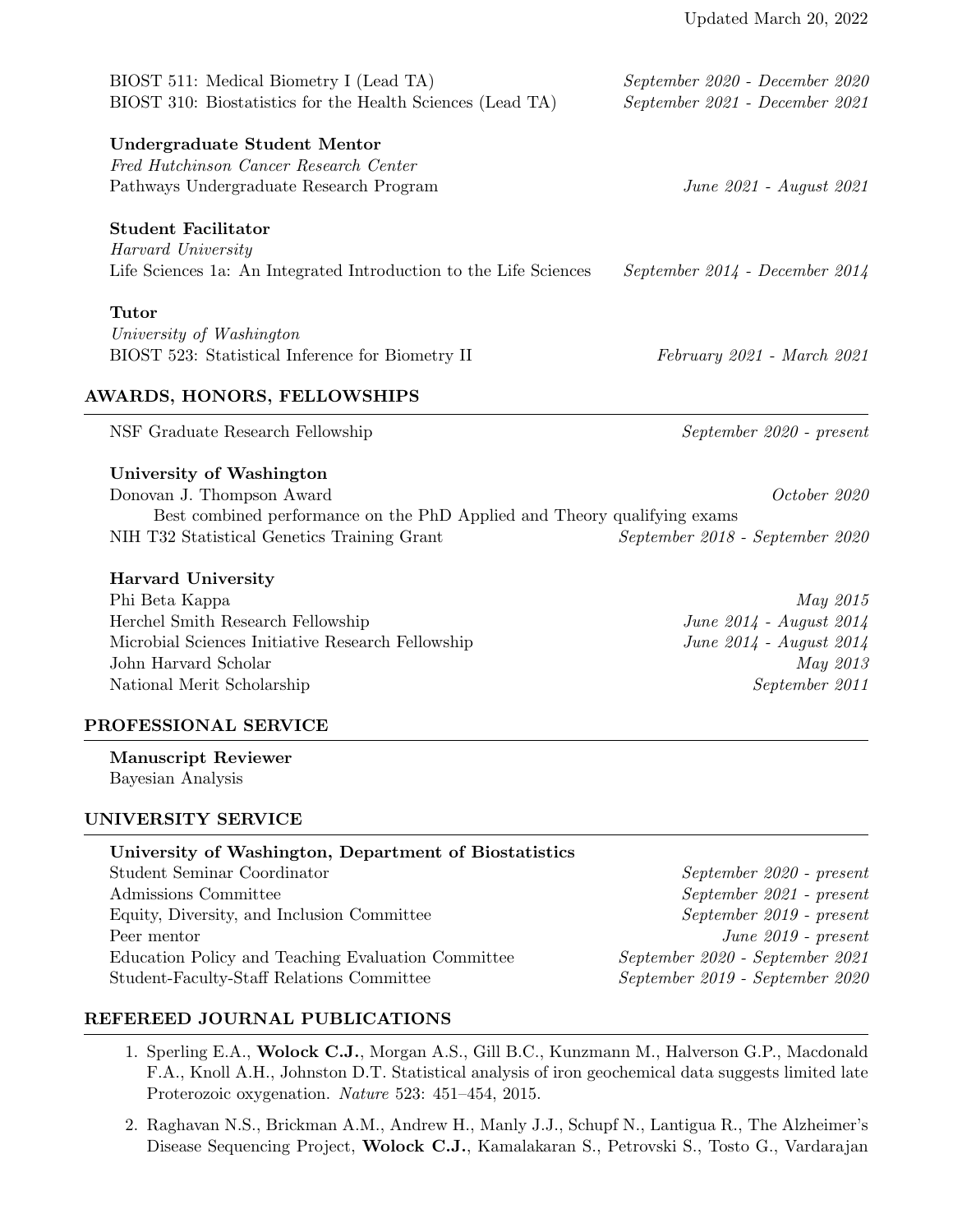B.N., Goldstein D.B., Mayeux R. Whole exome sequencing in 20,197 individuals identifies ultrarare SORL1 loss-of-function variants in late-onset Alzheimer's disease. Annals of Clinical and Translational Neurology 5(7): 832-842, 2018.

- 3. Bittleston L.S., Wolock C.J., Bakhtiar E.Y., Chan X.Y., Chan K.G., Pierce N.E., Pringle A. Convergence between the microcosms of Southeast Asian and North American pitcher plants. eLife 7, 2018.
- 4. Hayeck T.J., Stong N., Wolock C.J., Copeland B., Kamalakaran S., Goldstein D.B., Allen A.S. Improved Pathogenic Variant Localization using a Hierarchical Model of Sub-regional Intolerance. American Journal of Human Genetics 104(2): 299-309, 2019.
- 5. Wolock C.J., Stong N., Ma F., Nagasaki T., Lee W., Tsang S.H., Kamalakaran S., Goldstein D.B., Allikmets R. A case-control collapsing analysis identifies retinal dystrophy genes associated with ophthalmic disease in patients with no pathogenic  $ABCA4$  mutations. Genetics in Medicine 21: 2336-2344, 2019.
- 6. Gelfman S., Dugger S.A., Moreno C.A.M., Ren Z., Wolock C.J., Shneider N.A., Phatnani H., Cirulli E.T., Lasseigne B.N., Harris T., Maniatis T., Rouleau G.A., Brown R.H., Gitler A.D., Myers R.M., Petrovski S., Allen A.S., Harms M.B., Goldstein D.B. A new approach for rare variation collapsing on functional protein domains implicates specific genic regions in ALS. Genome Research 29(5): 809-818, 2019.
- 7. Cameron-Christie S., Wolock C.J., Groopman E., Petrovski S., Kamalakaran S., Povysil G., Zhang M., Fleckner J., March R.E., Gelfman S., Marasa M., Li Y., Sanna-Cherchi S., Kiryluk K., Allen A.S., Fellström B., Haefliger C., Platt A., Goldstein D.B., Gharavi A. Exome-based rare-variant analyses in chronic kidney disease. Journal of the American Society of Nephrology 30(6): 1109-1122, 2019.
- 8. Ma C.J., Wolock C.J., Stong N., Nagasaki T., Lee W., Goldstein D.B., Allikmets R. Casecontrol collapsing analysis identifies genes mimicking Stargardt/ABCA4 disease. Investigative Ophthalmology  $\mathcal C$  Visual Science 60(9): 2935-2935, 2019.
- 9. Eade K, Gantner M.L., Hostyk J.A., Nagasaki T., Giles S., Harkins-Perry S., Fallon R., Baldini M., Scheppke L., Dorrell M.I., Cai C., Baugh E.H., Wolock, C.J., Wallace M., Berlow R.B., Goldstein D.B., Metallo C.M., Friedlander M., Allikmets R. Serine biosynthesis defect due to haploinsufficiency of phosphoglycerate dehydrogenase (PHDGH) causes retinal disease. Nature Metabolism 3(3): 366-377, 2021.
- 10. Bansal A., Heagerty P.J., Inoue L.Y.T., Veenstra D.L., Wolock C.J., Basu A. A Value of Information Framework for Personalizing the Timing of Surveillance Testing. Medical Decision Making, 2021.
- 11. Wasser S.K., Wolock C.J., Brown J.E., Morris C., Horowitz R., Wong A., Otiende M.Y., Weir B.S. Familial matching of tusks delineates the size and connectivity of transnational criminal organization. To appear in Nature Human Behaviour.

# SUBMITTED MANUSCRIPTS

- 1. Kohn M., Wolock C.J., Poulson I., Fernando N. A meta-analysis of outcomes of patients with chronic hepatitis C vs. patients without chronic hepatitis C undergoing total hip or total knee arthroplasty.
- 2. Heil J., Wolock C.J., Pierce N.E., Pringle A., Bittleston L.S. Pitcher plant-associated microbial communities differ primarily by host species across a longitudinal gradient.